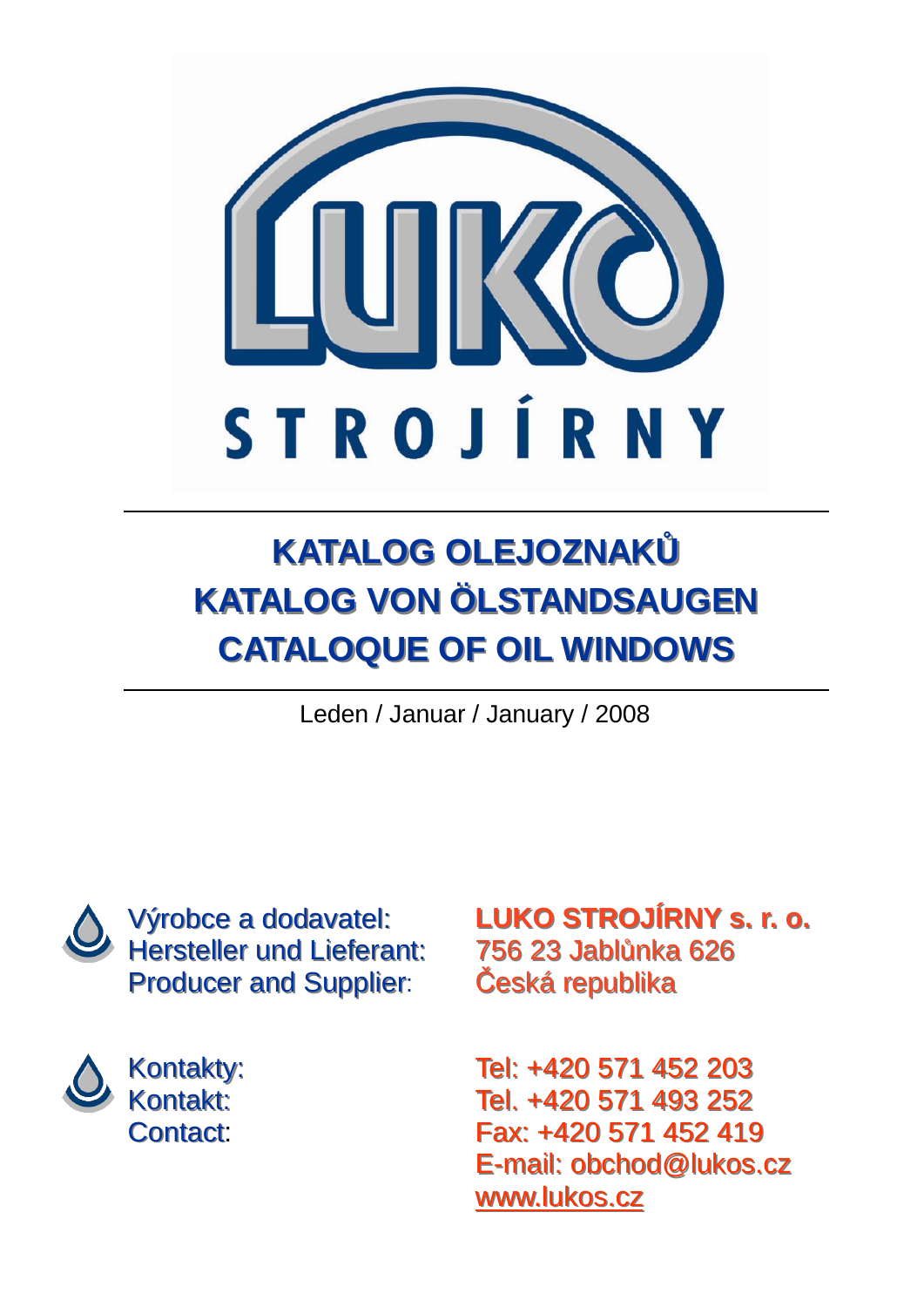



Olejoznaky šestihranné Ölstandsaugen Sechskant Oil windows Hexagon



| Závit M<br><b>Gewinde M</b><br><b>Thread M</b> | <b>Šestihran</b><br><b>Sechskant</b><br>Hexagon | <b>Hmotnost</b><br><b>Gewicht</b><br>Weight | Typ č.<br>Best. - Nr.<br>Type No. |  |
|------------------------------------------------|-------------------------------------------------|---------------------------------------------|-----------------------------------|--|
|                                                | (mm)                                            | (g)                                         |                                   |  |
| M 16 x 1.5                                     | 22                                              | 22.80                                       | M 06 660                          |  |
| M 20 x 1.5                                     | 27                                              | 29.50                                       | M 06 661                          |  |
| M 24 x 1.5                                     | 30                                              | 46.10                                       | M 06 662                          |  |
| M 27 x 1.5                                     | $\overline{32}$                                 | 59.70                                       | M 06 663                          |  |
| M 33 x 1.5                                     | 41                                              | 79.10                                       | M 06 664                          |  |
| M 36 x 1.5                                     | 41                                              | 93.10                                       | M 06 665                          |  |
| M 42 x 1.5                                     | 50                                              | 111.80                                      | M 06 666                          |  |
| M 48 x 1.5                                     | 55                                              | 161.00                                      | M 06 667                          |  |
| M 52 x 1.5                                     | 60                                              | 176.00                                      | M 06 668                          |  |
| M 60 x 2.0                                     | 70                                              | 239.90                                      | M 06 669                          |  |
| Závit G<br><b>Gewinde G</b><br><b>Thread G</b> | <b>Šestihran</b><br><b>Sechskant</b><br>Hexagon | <b>Hmotnost</b><br><b>Gewicht</b><br>Weight | Typ č.<br>Best. - Nr.<br>Type No. |  |
|                                                | $\overline{\text{(mm)}}$                        | (g)                                         |                                   |  |
| G 3/8"                                         | 22                                              | 22.80                                       | M 06 670                          |  |
| G 1/2"                                         | 27                                              | 29.50                                       | M 06 671                          |  |
| G 3/4"                                         | 32                                              | 59.70                                       | M 06 673                          |  |
| G1"                                            | 41                                              | 79.10                                       | M 06 674                          |  |
| G 1 1/4"                                       | 50                                              | 111.80                                      | M 06 676                          |  |
| G 1 1/2"                                       | 55                                              | 161.00                                      | M 06 677                          |  |
| G 2"                                           | 70                                              | 239.90                                      | M 06 679                          |  |





| Závit M<br><b>Gewinde M</b><br><b>Thread M</b> | <b>Sestihran</b><br><b>Sechskant</b><br>Hexagon | <b>Hmotnost</b><br><b>Gewicht</b><br>Weight | Typ č.<br>Best. - Nr.<br>Type No. |
|------------------------------------------------|-------------------------------------------------|---------------------------------------------|-----------------------------------|
|                                                | (mm)                                            | (g)                                         |                                   |
| M 16 x 1.5                                     | 24                                              | 21.7                                        | KO 100869 998                     |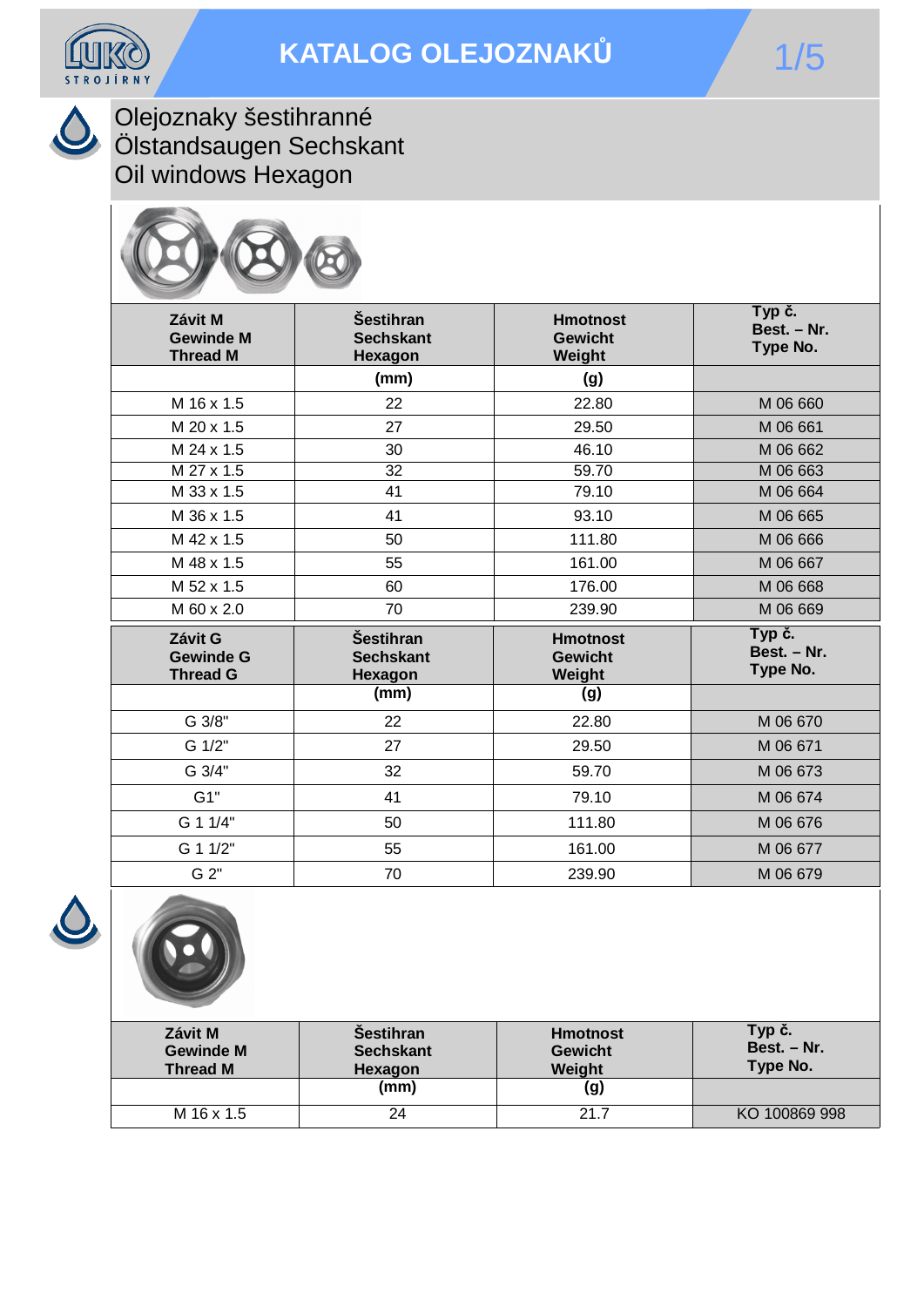

Redukce

Reduzierstücke

**Reducers** 



| Závit M<br><b>Gewinde M</b><br><b>Thread M</b> | <b>Sestihran</b><br><b>Sechskant</b><br><b>Hexagon</b> | <b>Hmotnost</b><br><b>Gewicht</b><br>Weight | Typ č.<br>Best. - Nr.<br>Type No. |
|------------------------------------------------|--------------------------------------------------------|---------------------------------------------|-----------------------------------|
|                                                | (mm)                                                   | (g)                                         |                                   |
| M 60 x 2/M 72 x 2<br>(M 60 x 2)                | D 80                                                   | 492                                         | KO 101 112                        |



### Olejoznaky kruhové Ölstandsaugen Oil windows circular

**ýSN 23 1480** (informativní, informativ, nformatory)



| Závit M<br><b>Gewinde M</b><br><b>Thread M</b> | Vnější průměr | <b>Hmotnost</b><br><b>Gewicht</b><br>Weight | Typ č.<br>Best. - Nr.<br>Type No.           |
|------------------------------------------------|---------------|---------------------------------------------|---------------------------------------------|
|                                                | (mm)          | (g)                                         |                                             |
|                                                |               |                                             | M 06 694                                    |
| M 22 x 1.5                                     | 30            | 28.5                                        | M 06 694 001<br>(Vitonový kroužek do 160°C) |
|                                                |               |                                             | M 06 695                                    |
| M 24 x 1.5                                     | 30            | 28.5                                        | M 06 695 001<br>(Vitonový kroužek do 160°C) |
|                                                |               |                                             | M 06 696                                    |
| M 36 x 1.5                                     | 42            | 72.5                                        | M 06 696 001<br>(Vitonový kroužek do 160°C) |
|                                                |               |                                             | M 06 697                                    |
| M 52 x 1.5                                     | 60            | 139.2                                       | M 06 697 001<br>(Vitonový kroužek do 160°C) |
| M 60 x 1.5                                     | 70            | 255                                         | M 06 900                                    |
| G 3/4"                                         | 32            | 41                                          | M 06 901                                    |
| G 1"                                           | 42            | 61                                          | M 06 902                                    |



Jsou vyráběny podle PN 23 1480. Je možno vyrábět také z mosazi a hliníku. Sie sind nach Betriebsnorm PN 23 1480 hergestellt. Lieferbar auch aus Messing und Alu They are produced by the work standard PN 23 1480. It is possible to produce also frombrass and aluminium.

| Závit M<br><b>Gewinde M</b><br><b>Thread M</b> | Vnější průměr | Otvor klíče | <b>Hmotnost</b><br><b>Gewicht</b><br>Weight | Typ č.<br>Best. - Nr.<br><b>Type No.</b> |
|------------------------------------------------|---------------|-------------|---------------------------------------------|------------------------------------------|
|                                                | (mm)          |             | (g)                                         |                                          |
| M 36 x 1.5                                     | 42            | 32          | 64.2                                        | KO 100 761                               |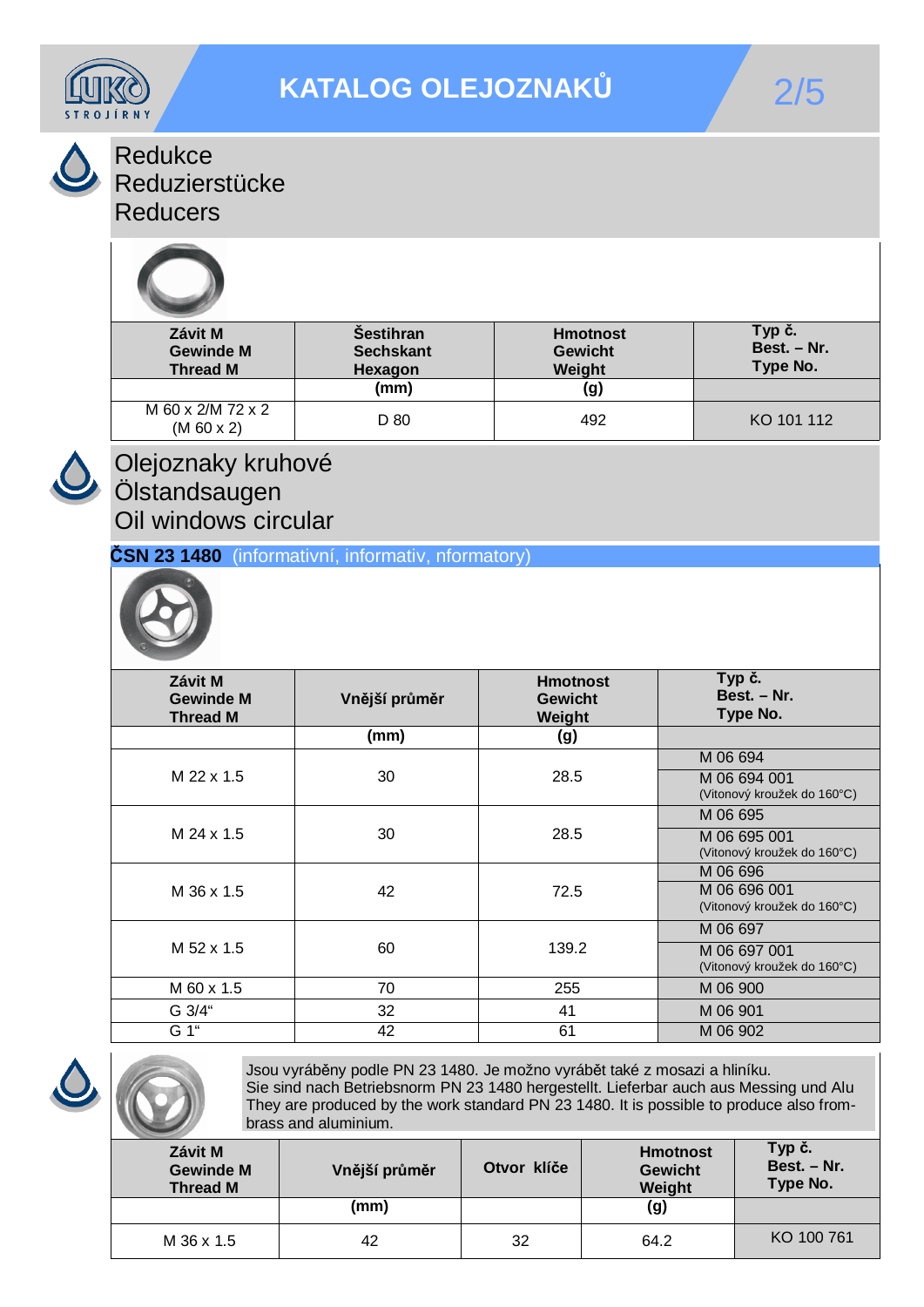

## **1. Použité materiály**

Těla olejoznaků – automatová ocel ( standard ), Al slitina, mosaz ( zakázka ) Průzor – technické sklo Odrazová stěna – slitina Al Těsnění – vnitřní "O" kroužek NBR (standard), Viton (zakázka), těsnící kroužek pod závit Basic



#### **2. Povrchová úprava**

Ocelové tělo olejoznaku je zinkováno, leskle chromátováno ( modrý chromát ), tloušťka zinkované vrstvy je 7-12 µm dle ČSN EN 1239. Duralové a mosazné olejoznaky jsou bez povrchové úpravy.

### **3. Provozní podmínky, technické parametry**

Olejoznaky zaručují těsnost při přetlaku 0,5 MPa a podtlaku 0,1 Mpa, při Teplotách - 25°C až +120°C ( na zakázku pro 160°C ). Při poklesu hladiny oleje je přípustný zbytek oleje na skleněném průzoru olejoznaku způsobený vzlínavostí.

Odrazová stěna musí být dostatečně světlá, aby dobře kontrastovala s hladinou oleje. Připojovací závit odpovídat ČSN 014013.

#### **4. Zkoušení**

Olejoznak se našroubuje do stěny zkušební nádoby, která se naplní syntetickým olejem viskozity SAE 5W-40. Olej se zahřeje na teplotu 130°C a po dobu 2 hodin a přetlaku 0,5 MPa nesmí olejoznak vykazovat netěsnosti a nesmí nastat mechanické poškození skleněného průzoru.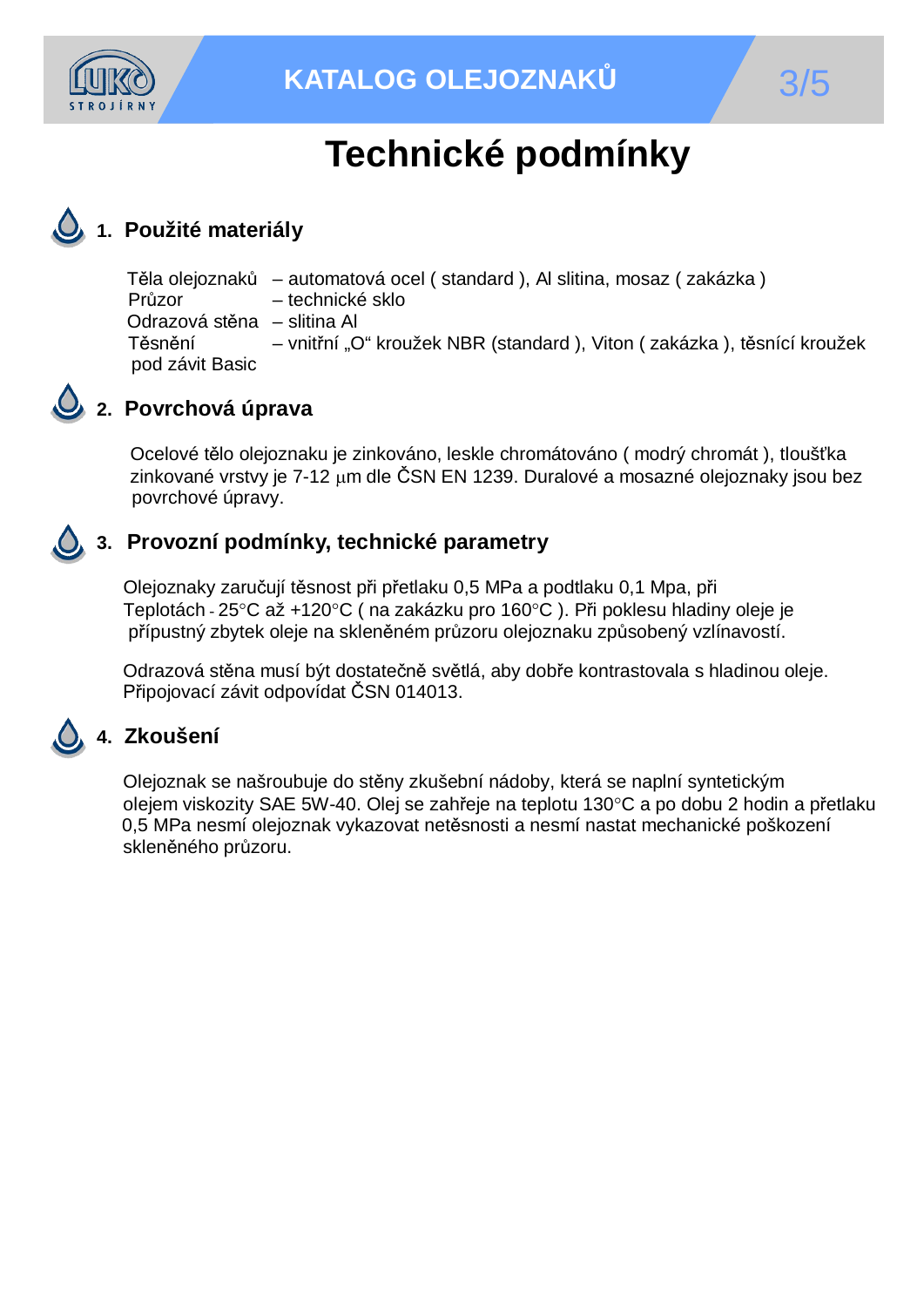

## Technische Bedingungen

#### **1. Verwendete Materialien**

Ölstandskörper – Automatenstahl (Standard) Alu-Guß, Messing (Auftrag) Fenster – technisches Glass Reflektor – Alu-Guß Innendichtung "O" Ring – NBR (Standard), Viton (Auftrag) Dichtungsring unter dem Gewinde – Basic



#### **2. Oberflächenbehandlung**

Die Stahlkörper sind blau verzinkt, blank chromatiert, Zinkschicht 7 – 12 my, nach CSN EN 1239. Die Alu und Messing Ölstandsaugen sind ohne Oberflächenbehandlung.

#### **3. Betriebsbedingungen, technische Parameter**

Die Ölstandsaugen garantieren die Dichtigkeit beim Überdruck 0,5 MPa und Unterdruck 0,1 Mpa bei Temperaturen von – 25 °C bis +120 °C (auf Autrag bis +160°C). Bei Senkung des Ölspiegels ist der Rest im Glassfenster infolge der Kapillarität zulässlich. Der Reflektor muß genügend hell sein sodaß er kontrastreich mit dem Ölspiegel ist. Das Anschlußgewinde muß der Norm CSN 014013 entsprechen.

## **4. Testen**

Die Ölstandsauge wird in die Wand des mit synthetischem Öl, mit Viskosität SAE 5W-40 gefüllten Testbehälters eingeschraubt und auf die Temperatur 130 °C aufgewärmt. Für die Dauer von 2 Stunden und Überdruck 0,5 MPa darf die Ölstandsauge keine Undichtigkeit und mechanischen Beschädigungen des Glassfensters aufweisen.